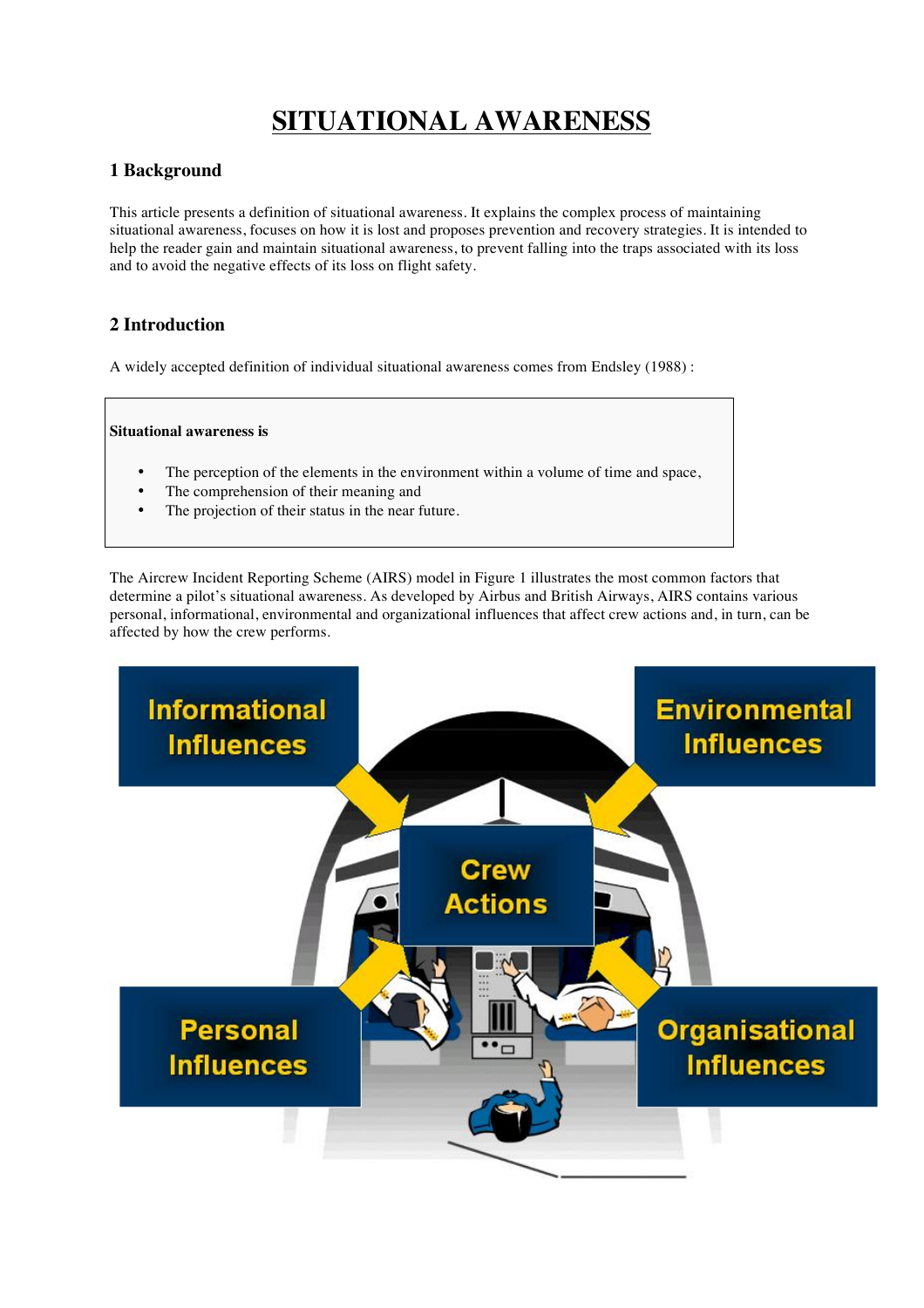The main components of situational awareness are:

- **Environmental awareness**: Awareness of other aircraft, communications between ATC and other aircraft, weather and terrain.
- **Mode awareness**: Awareness of aircraft configuration and flight control system modes. The latter includes such aspects as speed, altitude, heading, in armed/acquire/hold modes and the state of FMS data input and flight-planning functions.
- **Spatial orientation**: Awareness of geographical position and aircraft attitude.
- **System awareness:** Awareness of the aircraft systems.
- **Time horizon**: Awareness of time with respect to when required procedures or events, such as time to initial approach turn, will occur.

### **3 Data**

Situational awareness is not just a theoretical notion. It is pertinent to most accidents or incidents, it is real, and its absence causes accidents. Research from The Australian Transportation Safety Board (ATSB) indicates that human factors are a contributing cause in around 70 percent of all incidents and accidents. Approximately 85 percent of incident reports include a mention of loss of situational awareness. Degraded situational awareness can lead to inadequate decision making and mistakes. This is illustrated in **Table 1**, which identifies causal factors in approach and landing

#### **Table 1. Causal Factors in Approach and Landing Accidents**

| <b>Factor</b>                                                     | % of Events |
|-------------------------------------------------------------------|-------------|
| Inadequate decision making                                        | 74%         |
| Omission of action or inappropriate action                        | 72%         |
| Non-adherence to criteria for stabilized approach                 | 66%         |
| Inadequate crew coordination, cross-check and back-up             | 63%         |
| Insufficient horizontal or vertical Situational Awareness         | 52%         |
| Inadequate or insufficient understanding of prevailing conditions | 48%         |
| Slow or delayed action                                            | 45%         |
| Flight handling difficulties                                      | 45%         |
| Deliberate non-adherence to procedures                            | 40%         |
| Inadequate training                                               | 37%         |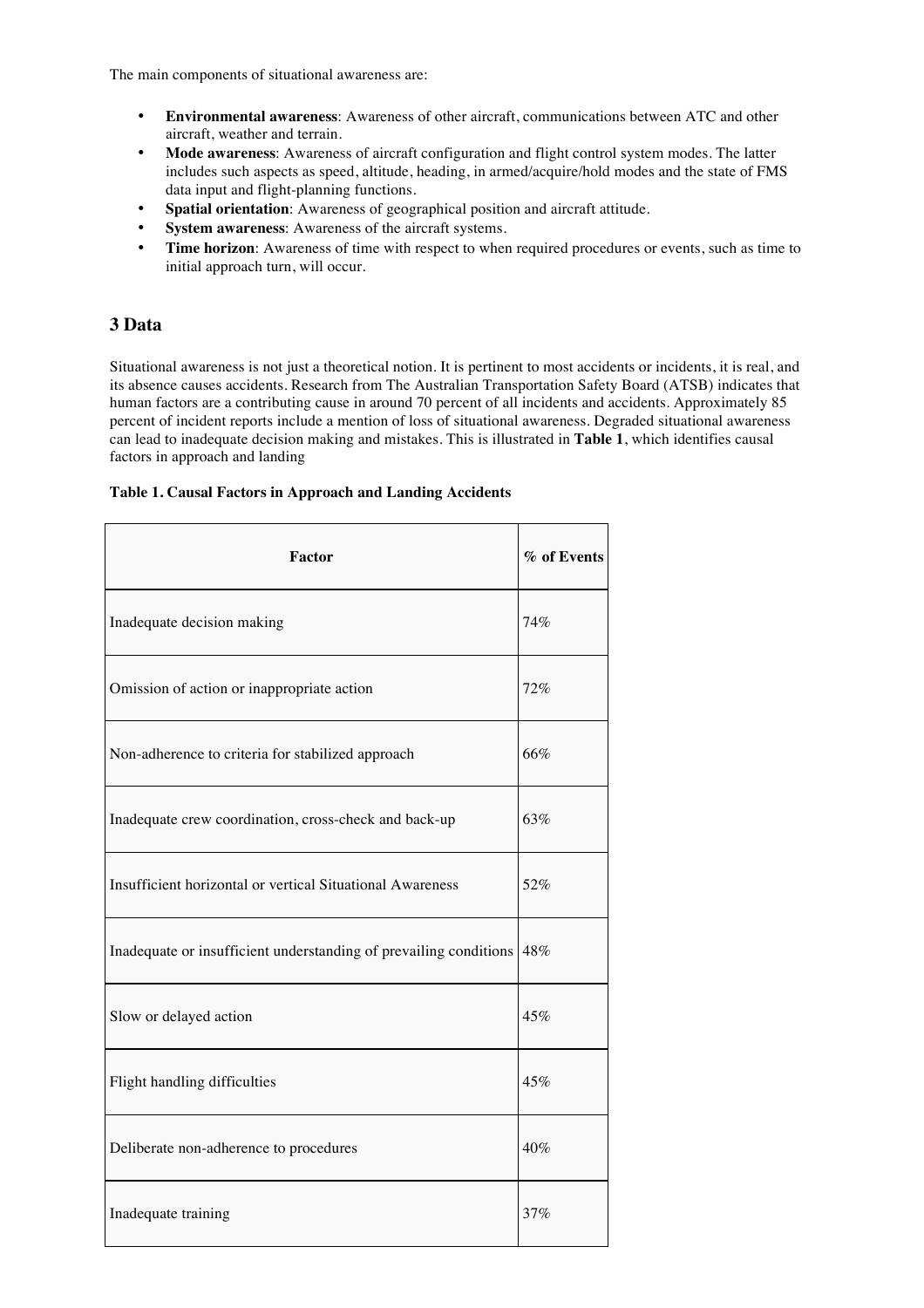| Incorrect or incomplete pilot/controller communication | 33% |
|--------------------------------------------------------|-----|
| Interaction with automation                            | 20% |

# **4 Issues and Factors Involved**

#### **Gaining and Maintaining Situational Awareness**

Situational awareness is having an accurate understanding of what is happening around you and what is likely to happen in the near future. As shown in Figure 2, Endsley's definition suggests that situational awareness includes three processes:

- 1. The perception of what is happening (Level 1)
- 2. The understanding of what has been perceived (Level 2)
- 3. The use of what is understood to think ahead (Level 3)

#### *Figure 2: Gaining and Maintaining Situational Awareness*



• **Level 1** — Perception: Scanning and Gathering Data

To build a mental model of the environment, it is necessary to gather sufficient and useful data by using our senses of vision, hearing and touch to scan the environment. We must direct our attention to the most important aspects of our surroundings and then compare what we sense with the experiences and knowledge in our memory. It is an active process and requires significant discipline, as well as knowing what to look for, when to look for it and why.

• **Level 2** — Representation: Understanding and Creating Our Mental Model

Our understanding is built by combining observations from the real world with knowledge and experience recalled from memory. If we successfully match observations with knowledge and experience, as shown in Figure 3, we have developed an accurate mental model of our environment. This mental model has to be kept updated with inputs from the real world by paying attention to a wide range of information.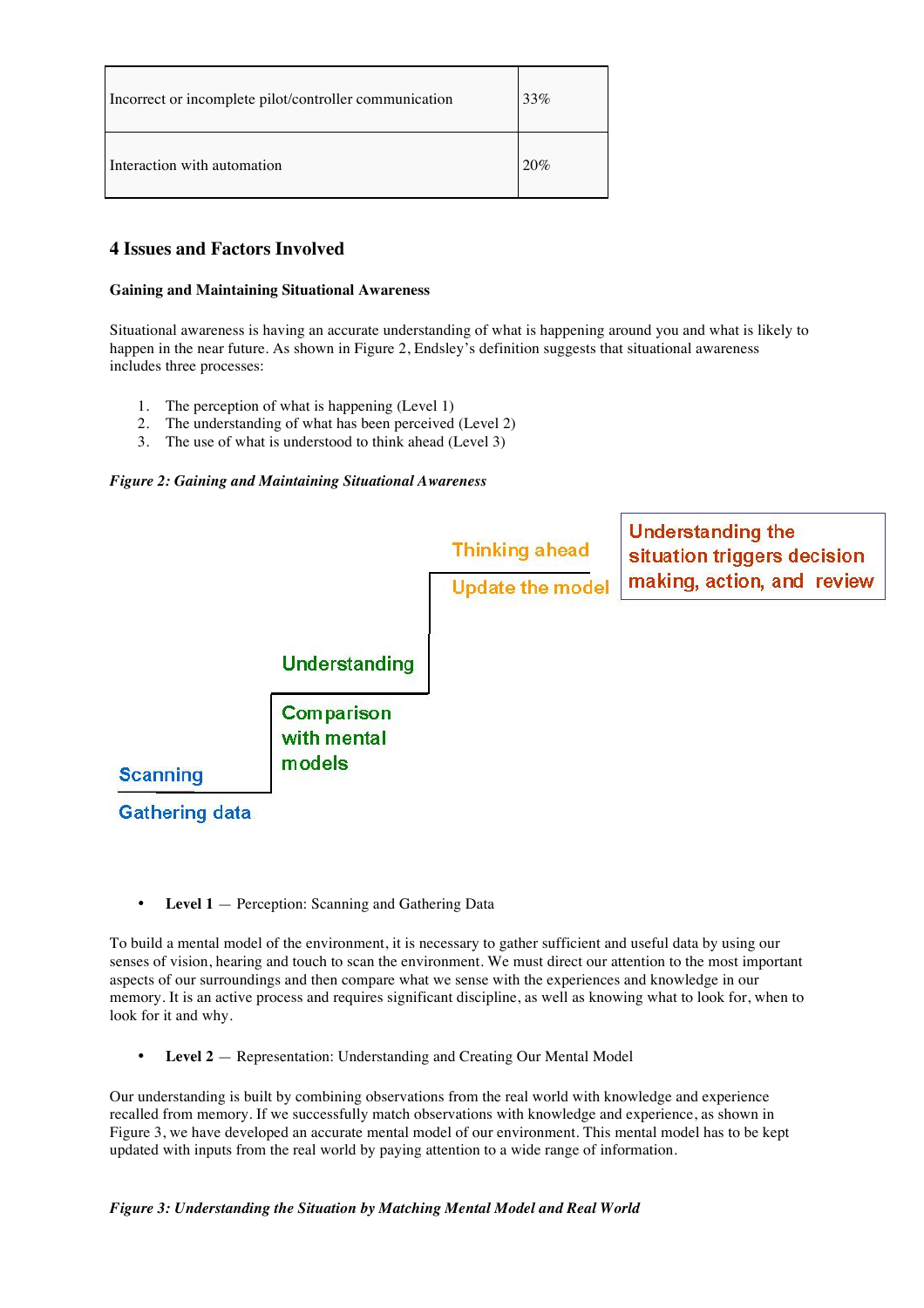

• **Level 3** — Projection: Thinking Ahead and Updating the Model

Our understanding enables us to think ahead and project the future state of our environment. This step is crucial in the pilot's decision-making process and requires that our understanding, based on careful data gathering, be as accurate as possible.

of the situation

#### **Situational Awareness and the Decision-Making Process**

Situational awareness is strongly related to the decision-making process. **Figure 4** shows a simple model of the tight coupling between situational awareness and decision making. Situational awareness must precede decision making because the operator has to perceive a situation in order to have a goal.

#### *Figure 4: Situational Awareness and Decision Making*

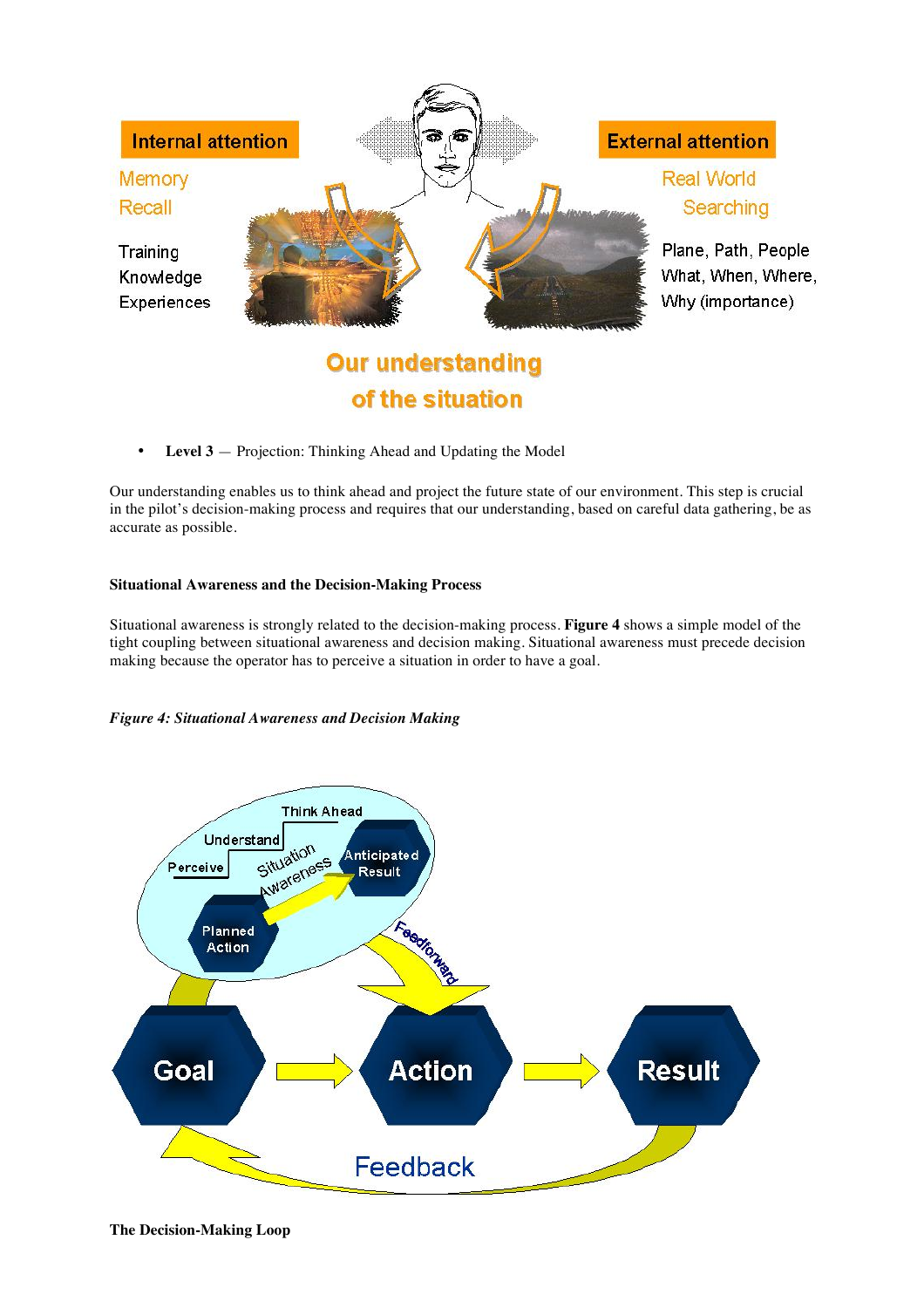Our actions are driven by goals. To help us act to achieve our goals, we use our mental models to anticipate the outcome of our action. This can be thought of as feedforward.

The more we anticipate accurately, the more efficient we become in our tasks, the more energy we save, and the more we can preserve resources for unexpected situations. Conversely, by comparing the results of our actions with set goals, we can modify our actions or, if necessary, our goals. This feedback is vital to the success of the process.

Feedback and anticipation help keep our mental picture of the world aligned with the real world.

*A major loss of situational awareness occurs when inappropriate mental representations are activated in spite of real world evidence. People then act "in the wrong scene," and seek cues confirming their expectations, a behavior known as confirmation bias.*

In other words, situational awareness influences our decision making and allows us to stay ahead of the aircraft:

- 1. It helps us develop a mental picture of the world around us and use that mental picture to anticipate the future, to feed-forward.
- 2. Because of the close coupling of real-world feedback, mental anticipation and adaptation of actions, we adjust our mental picture and modify our actions, and sometimes our goals, in response to differences between what we expect to happen and what is really happening. That is why we often feel that we have lost control when what we expect to happen does not happen.

## **5 Losing Situational Awareness and How to Deal With It**

Many factors can cause a loss of situational awareness. Errors can occur at each level of the process previously described. Table 2 lists a series of factors related to loss of situational awareness, conditions contributing to these errors and guidelines to prevent them. Accident and incident reports provide a good basis for determining the relative effect of the various factors on situational awareness.

|  | Table 2. Factors involved in Loss of Situational Awareness |  |  |  |
|--|------------------------------------------------------------|--|--|--|
|--|------------------------------------------------------------|--|--|--|